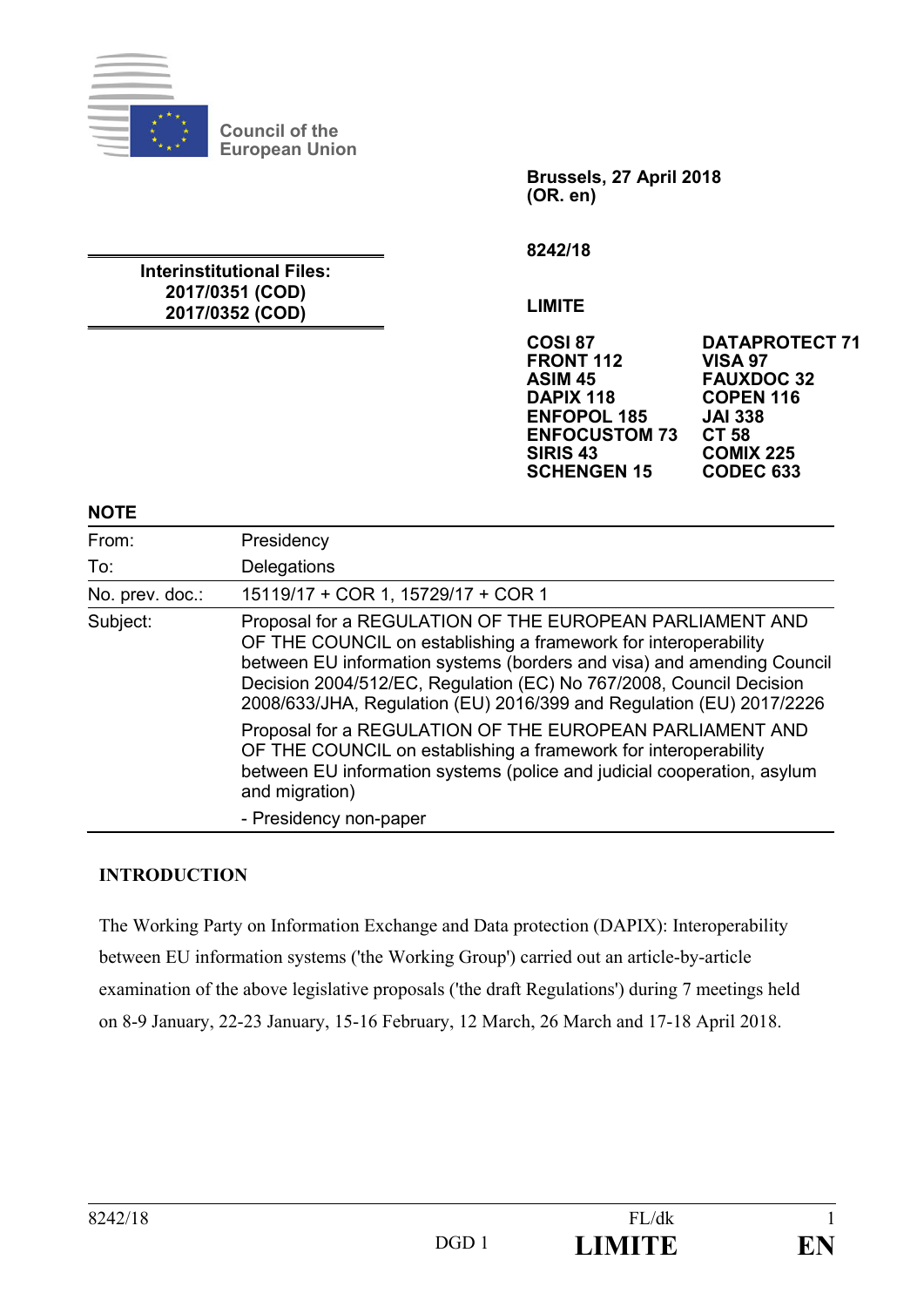In order to provide political guidance on the ongoing examination of the draft Regulations, Ministers held a policy debate at the March JHA Council.

The texts of the two draft Regulations were dealt with in four readings within the Working Group. Revised versions of the draft Regulations, including several compromise and editorial proposals, were presented by the Presidency.

During the Working Group meetings, the impact assessment concerning the two draft Regulations were examined. The EDPS opinion<sup>1</sup> was also presented and discussed.

Europol, Frontex and eu-LISA were invited to attend some of the Working Group meetings in order to reply to specific questions raised by Member States regarding the interoperability between EU information systems.

During the discussions in the Working Group meeting on 17-18 April, a large number of Member States asked the Presidency to convene an additional meeting in DAPIX format before handing over the file to JHA Counsellors level, to further discuss some outstanding issues. The Presidency made the utmost effort to organise a meeting that will take place on 2 May 2018. In order to foster the discussion, several points are outlined below. The Presidency invites you to give feedback on each of these points during the upcoming meeting, so as to facilitate and make more efficient further discussions at JHA Counsellors level.

## **1. EES PROCESS AND INTEROPERABILITY**

In December 2017, Regulation (EU) No 2017/2226 establishing the Entry-Exit System (EES) entered into force. In accordance with that Regulation, a designated Smart Borders Committee within the Commission started working. The Committee gathers Member States' representatives who assist the Commission with the development and technical implementation of the EES. Their expert opinion on practical aspects of the implementation of EES is taken into account in the Committee.

 $\overline{a}$ **1** Doc. 8036/18.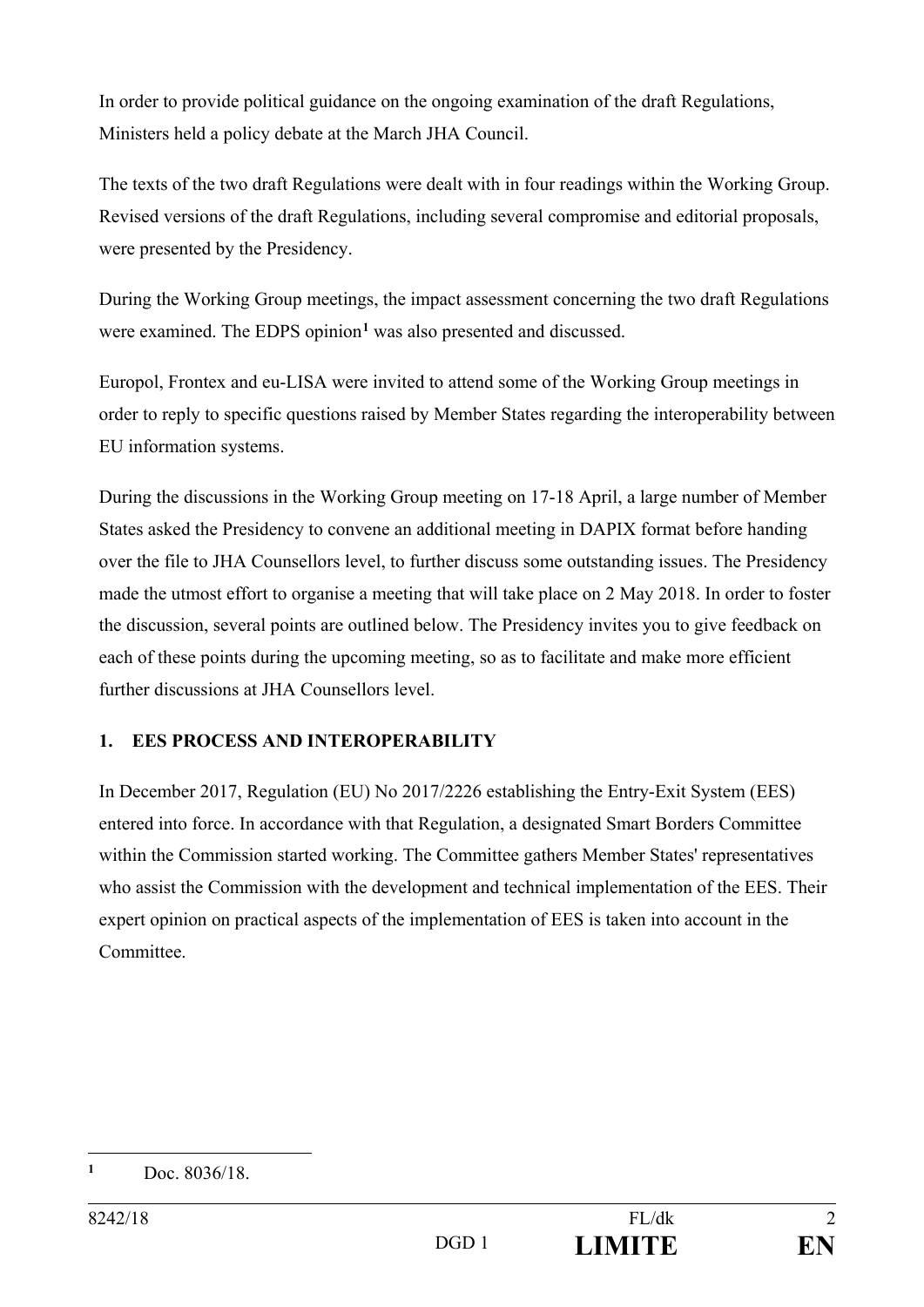In recent Working Group meetings, Member States made a number of proposals for substantial changes in relation to interoperability that will impact the EES process in practice, for example the proposal to change EES to reduce the response time of the systems by parallel searches in VIS and EES, or the cashing of fingerprint identification results.

These suggested changes cannot be achieved through consequential amendments for interoperability purpose. Moreover, such substantial changes made during the development phase of EES may lead to significant delay in the start of operation of the system. At the same time, there is no guarantee that they will deliver the desired result/effect, but it is quite clear that this will lead to higher complexity and additional cost for development.

It should also be noted that the parallel alphanumeric querying of both VIS and EES via the ESP is already provided through the draft Regulations but could be highlighted specifically in the EES and VIS consequential amendments if needed. As regards the cashing of fingerprint identification results in order to be re-used in the MID, this will not be necessary. Indeed, this can be clarified by adding a sentence in Article 27 to the effect that whenever a biometric search (identification) is performed, the individual file is either created or updated, thereby launching the MID process in parallel. This will only be possible when the ESP and the MID are available. Therefore, EES will be developed in the absence of the ESP, of the shared BMS and of the MID/CIR.

*To what extent do you agree with the Presidency approach of not considering requests for substantial changes to the EES Regulation during the development phase of the system but clarifying in the EES text how the ESP and MID will interact in the EES process?*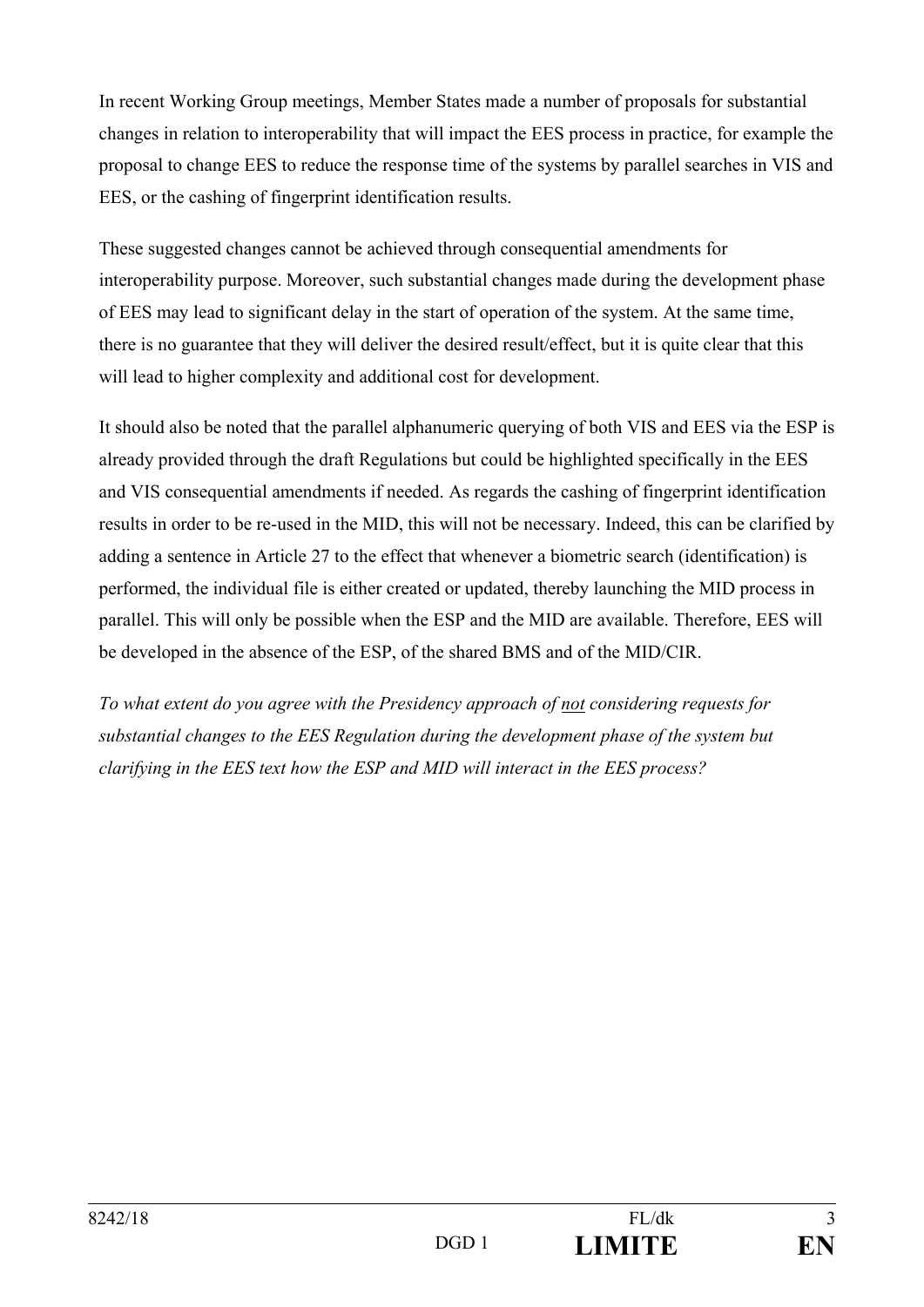### **2. DATA RETENTION OF RED LINKS**

At the Working Group meetings, several delegations asked for a longer data retention period for the red links, while the Commission opposed such proposal. The Presidency has already increased the data retention period by including a new paragraph in Article 23 stipulating that "*where a red link is stored in the MID, the linked data referred to in Article 18(1), (2) and (2a) shall be stored in the CIR for as long as the corresponding data are stored in at least one of the information systems from which the linked data originates*". In effect, this would lead to a data retention period of 10 years, if the data originates from ECRIS. Providing for a fixed period in the legislative act was not chosen as a possible solution because every fixed period should be well-justified in order not to be assessed by the Court of Justice of the European Union as arbitrary and disproportionate. Therefore, the Presidency has suggested linking the retention period with the retention period of the systems from which the data originate.

*To what extent do you share the view of the Presidency on a more flexible data retention period? If not, what is the preferred period for data retention of red links in your view? What could be the justification for that term? What other options do you find feasible?* 

## **3. AUTOMATED ADDITION OF DATA TO A SIS ALERT IN CASE OF A RED OR WHITE LINK**

When querying the SIS Central System, users are informed if red or white links exist. However, when querying N.SIS, police officers may not see that information. There are several possible solutions to this issue that were presented by Member States. One of them includes automated copying of data from CIR to the SIS alert. This raises certainly technical, legal and data protection concerns. For instance, not all Member States operate national SIS copies and there are no guarantees that N.SIS can process an increased volume of data. Moreover, this also raises data protection issues connected to the automatic copying of data, as well as the use of data for a different purpose that require appropriate legislative amendments in different acts.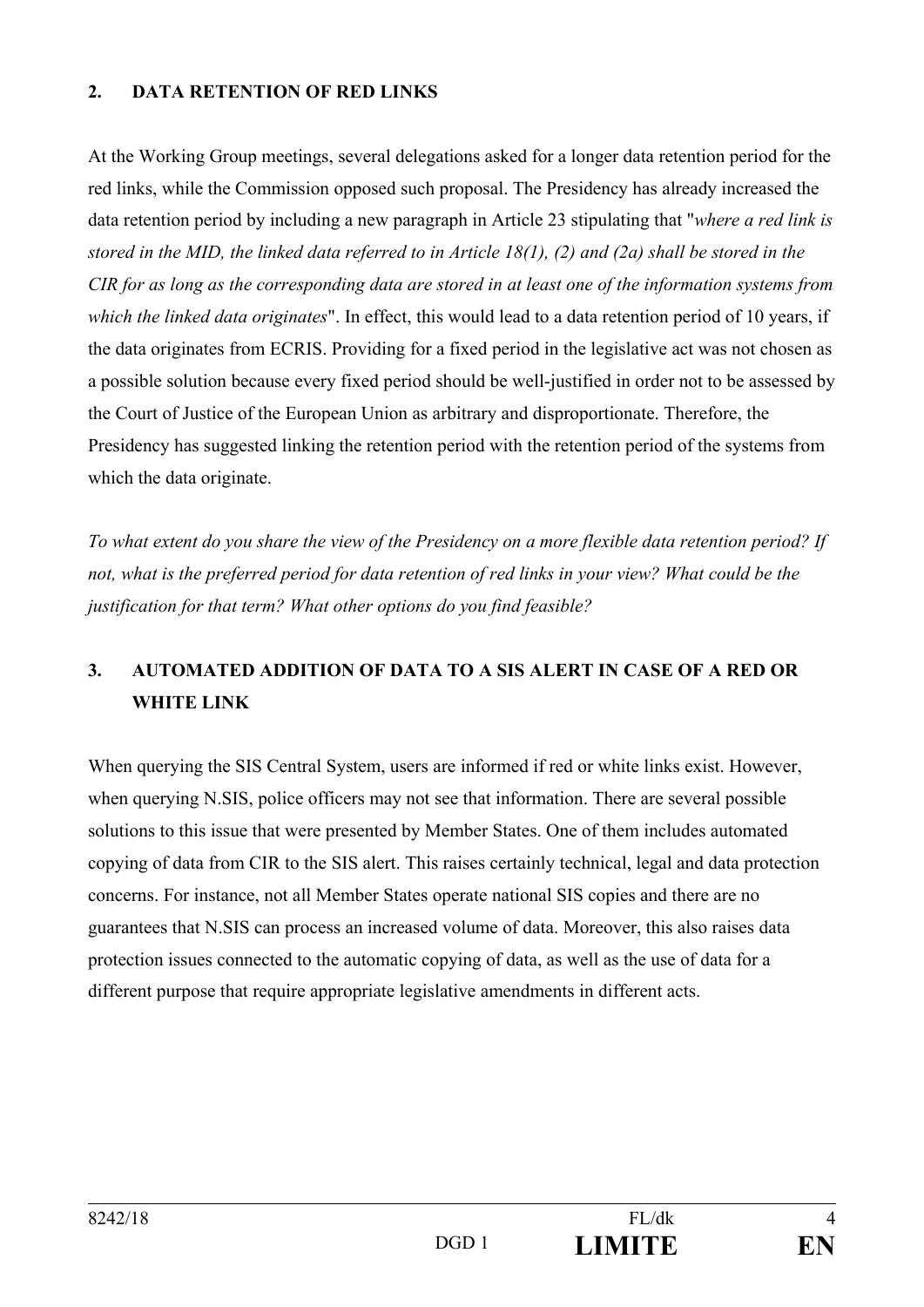For these reasons, the Presidency is of the opinion that the automated addition of data to SIS alerts in the case of red or white links is not the best solution. We believe that SIRENE Bureaus may use an additional SIS category data in case of red links to address the issue. That category will also appear when police query N.SIS and consequently full information will be made available through SIRENE.

*What other possible solutions to the above-mentioned problem do you envisage?* 

### **4. LOGS**

In the current Presidency compromise text, information contained in logs is treated differently at different levels. At central level, this information contains only the name of the Member State authority that queried the systems, while the individual user name is not accessible. At national level, Member States shall keep logs of all data processing operations including the name of the Member State authority that queried the systems, as well as the number allowing the identification of the official who carried out the query. Several comments were made by Member States that suggested changes to this set-up. One proposal is based on the idea that logs of data processing operations from intelligence services are to be regarded as sensitive information that should not be made available to the central level. Another suggestion was for logs to make it possible to establish the justification and the identification of the person who consulted or disclosed personal data, and the identity of the recipients of such personal data at national level.

*What is your position on the content of logs? What should be the difference in the content of the logs at central and national level?*